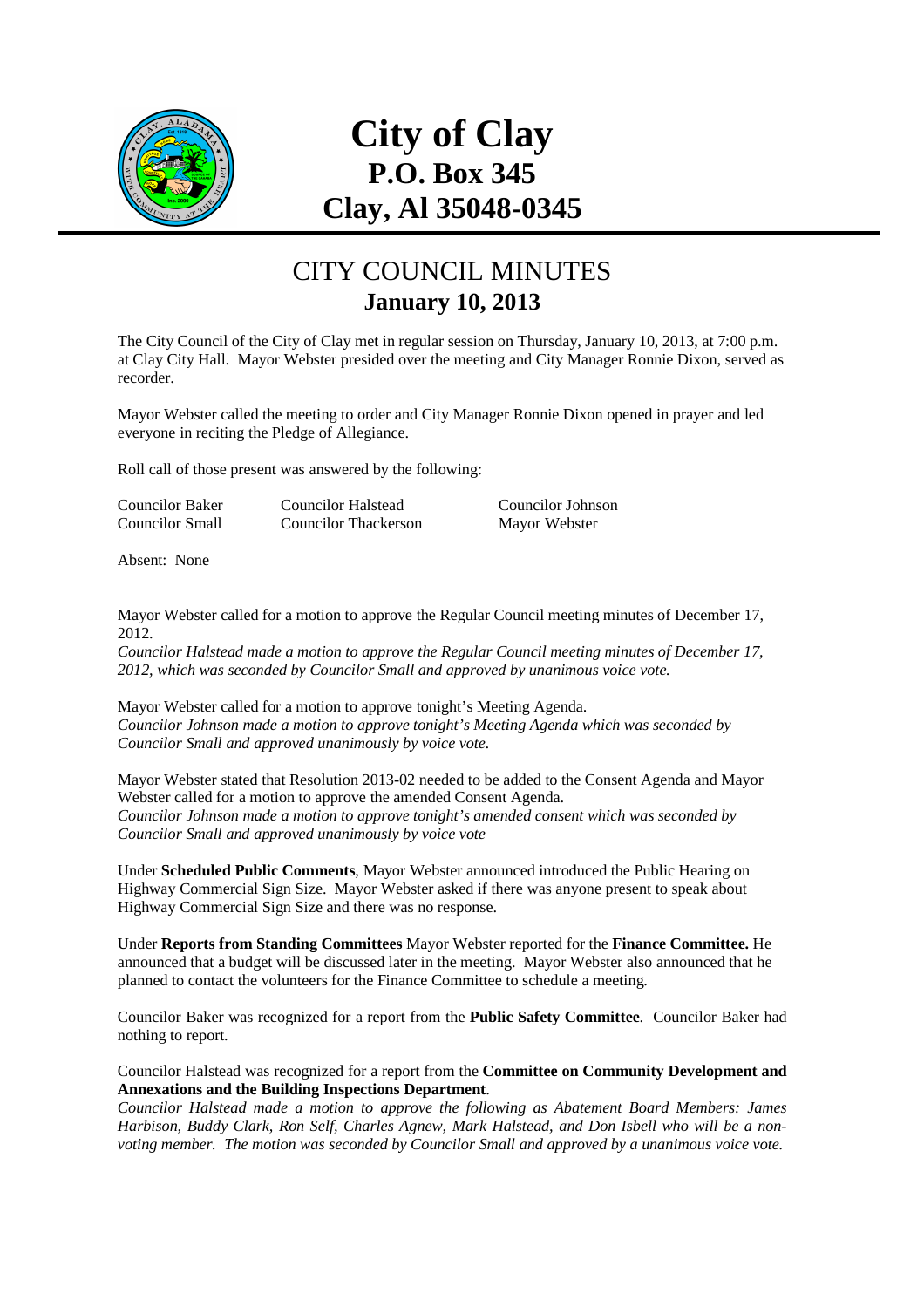

Councilor Halstead said that several people have expressed interest in being a part of the Community Development and Annexations Committee and discussed their qualifications.

*Councilor Halstead made a motion to approve the following people as members of the Community Development and Annexation Committee: Kim Wren, Janice Brown, and Dr. Irwin Fingerman. The motion was seconded by Councilor Small and approved by unanimous voice vote.*

He also explained his plan to attend the Tri-Neighborhood Home Owners Association meeting on January 20 to see if anyone else is interested in joining his committee. Additionally, Councilor Halstead discussed the permits sold in 2012. Finally, Councilor Halstead discussed sales tax in the City of Clay. He explained that the city of Clay has 8% sales tax of which the City only receives 2% revenue, or two cents per dollar. Councilor Halstead read a report stating most neighboring communities have a 9%-10% sales tax. The 2% portion of sales tax the City currently receives accounts for approximately \$1 million in annual revenue. Councilor Halstead stated that he wanted to bring up this topic to discuss how concerned he is. He further explained that if the City had a 10% sales tax he would plan to dedicate one of the extra cents to replenish capital funds used by the last administration for storm cleanup and use the other one cent to build a three month emergency reserve fund as well as to pay off approximately \$7 million debt accrued over 12 years. Councilor Halstead clarified that he is bringing this up tonight to express his concerns as a citizen and elected official. Further, he shared that the Council would hold a public meeting to discuss raising sales tax.

Under **Committee on Schools, Seniors Advisory Board Liaison and Planning and Zoning Councilor Ex-Officio**, Councilor Johnson reported that Clay Elementary School Teacher Brenda Hancock is a finalist for Jefferson County Teacher of the Year. She also introduced Ms. Beth Petty and Ms. Linda Plummer as the new Co-Directors of the City's Senior Activity Center. The Senior Center calendar and menu are both available on the city's website. Councilor Johnson announced that the School Committee is looking for volunteers for their reading program.

*Councilor Johnson made a motion to appoint James Richeson to the Board of Zoning Adjustments until December 2015. The motion was seconded by Councilor Halstead. The motion was put before the Council and a roll call vote was conducted with the results as follows:* 

*Yeas: Councilors Baker, Halstead, Johnson, Small, Thackerson, and Mayor Webster Nays: None* 

*Councilor Johnson made a motion to appoint Jadell Dunn as an alternate to the Board of Zoning Adjustments until December 2015. The motion was seconded by Councilor Small. The motion was put before the Council and a roll call vote was conducted with the results as follows:* 

*Yeas: Councilors Baker, Halstead, Johnson, Small, Thackerson, and Mayor Webster* 

*Nays: None* 

Councilor Johnson then clarified all Board of Zoning Adjustments members' terms as follows:

Ron Self until December 2013

Wayne Bryant until December 2013

Andy Driggers until December 2014

Cindy Godwin until December 2015

James Richeson until December 2015

Alternate = Carol Foster until December 2014

Alternate = Jadell Dunn until December 2015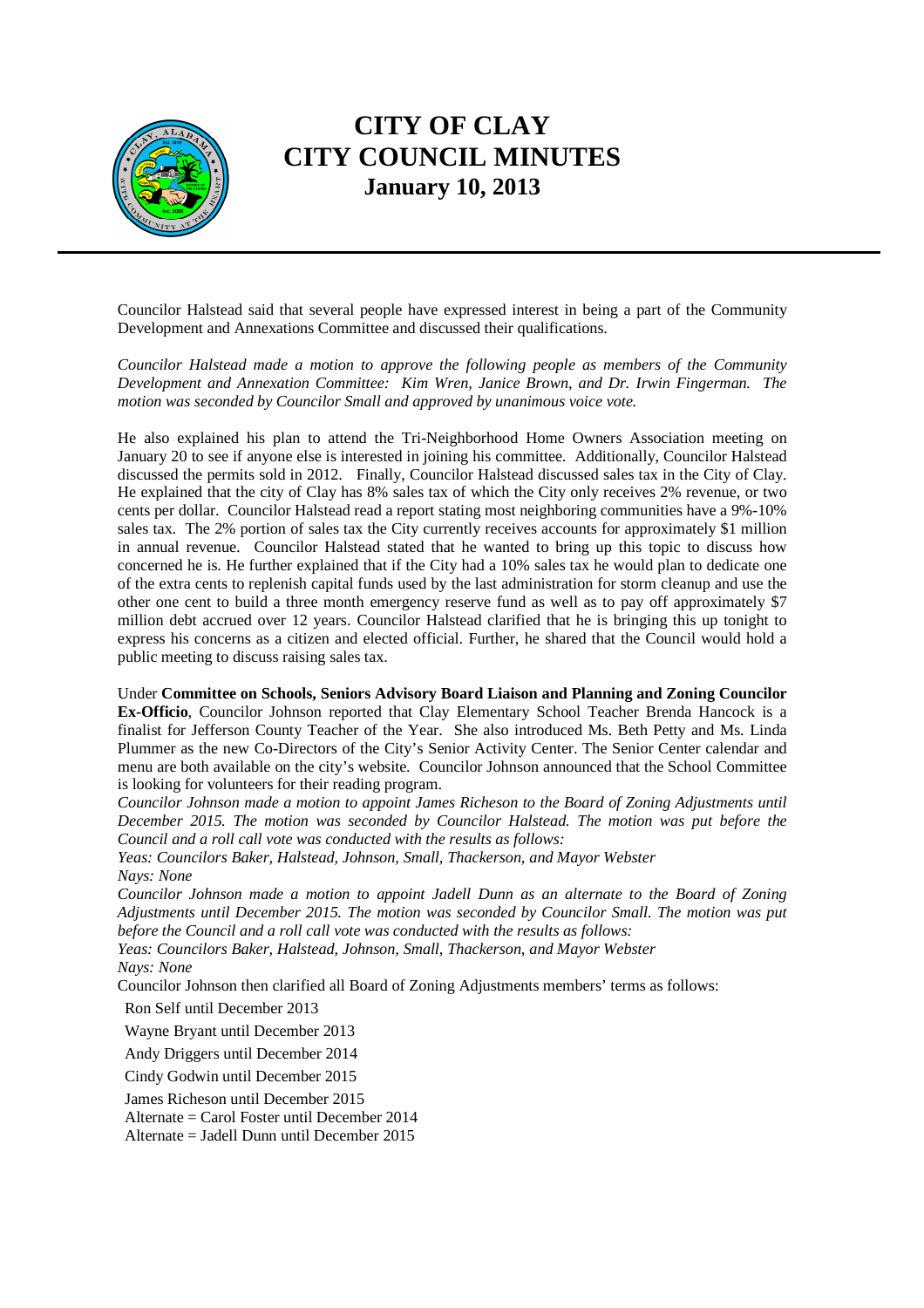

Councilor Small was recognized for a report from the **Public Work Department and Library Board** and announced that he is gathering quotes for signs and outdoor reading areas for the library. The library was previously awarded a grant to provide for an outdoor reading area and sign. He also announced that he hopes to work on handicap sidewalk at the library soon. Councilor Small announced the Library's Reading Group meeting on January 15 to discuss *Commencement* by J. Courtney Sullivan. He reported that the Public Works Department is working on storm drains, pot holes, and removing Christmas lights. Councilor Small also explained the removal of recycling bin from the Old City Hall because several people were using the recycling bin for household non-recyclable garbage. Councilor Small explained that in October 2012 the City Council accepted several incomplete roads in exchange for cashing in the builder's bonds to use for finishing these roads. *Councilor Small made a motion to put out to bid the paving of Cross Keys Section of Somersby Drive, Hanover Parkway, Dandridge Drive, Buckland Mills, Hatchers Run, and Stedman Circle with the bond money from the original builder. Councilor Halstead seconded the motion and it was put before the Council and a roll call vote was conducted with the results as follows:* 

*Yeas: Councilors Baker, Halstead, Johnson, Small, Thackerson, and Mayor Webster Nays: None* 

*Councilor Small made a motion to put the garbage pickup with an optional rider for curbside recycling out to bid. Councilor Halstead seconded the motion and it was put before the Council and a roll call vote was conducted with the results as follows:* 

*Yeas: Councilors Baker, Halstead, Johnson, Small, Thackerson, and Mayor Webster Nays: None* 

Mayor Webster stated that he had met with the County to discuss working with the County for road maintenance.

**Councilor Thackerson** was recognized for a report on the **Parks and Recreation Board.** He announced that Park Superintendent Will Collins has been working hard to increase the numbers for youth baseball and softball. The clearing for the disc golf course is underway and should be complete in a few weeks. Mayor Webster has been in contact with Academy Sports to try to get some sponsorship for the course.

*Councilor Thackerson motioned to approve the following as members of the Park Board: Rodney Pruett, Julie Mahaffey, Linda Fordham, Christina Webb, Robert Wigginton, and George Post. Councilor Baker seconded the motion and it was put before the Council and a roll call vote was conducted with the results as follows:* 

*Yeas: Councilors Baker, Halstead, Johnson, Small, Thackerson, and Mayor Webster Nays: None* 

Councilor Thackerson reported that the Park Board will meet Tuesday January 15. Under Reading **of Petitions, Applications, Complaints, Appeals, Communications, etc.** there was nothing to report.

Under the **City Manager's Report**, City Manager Ronnie Dixon reported the account balances in the 4 & 5 Cent Gasoline Fund =  $$106,001.73$ ; 7 Cent Gasoline Fund =  $$125,865.31$ ; Capital Improvement Fund = \$25,372.00; General Fund = \$105,896.37; Library Fund = \$2,639.10; Senior Citizens Fund = \$6,257.36; and Contractors Bond = \$53,375.76.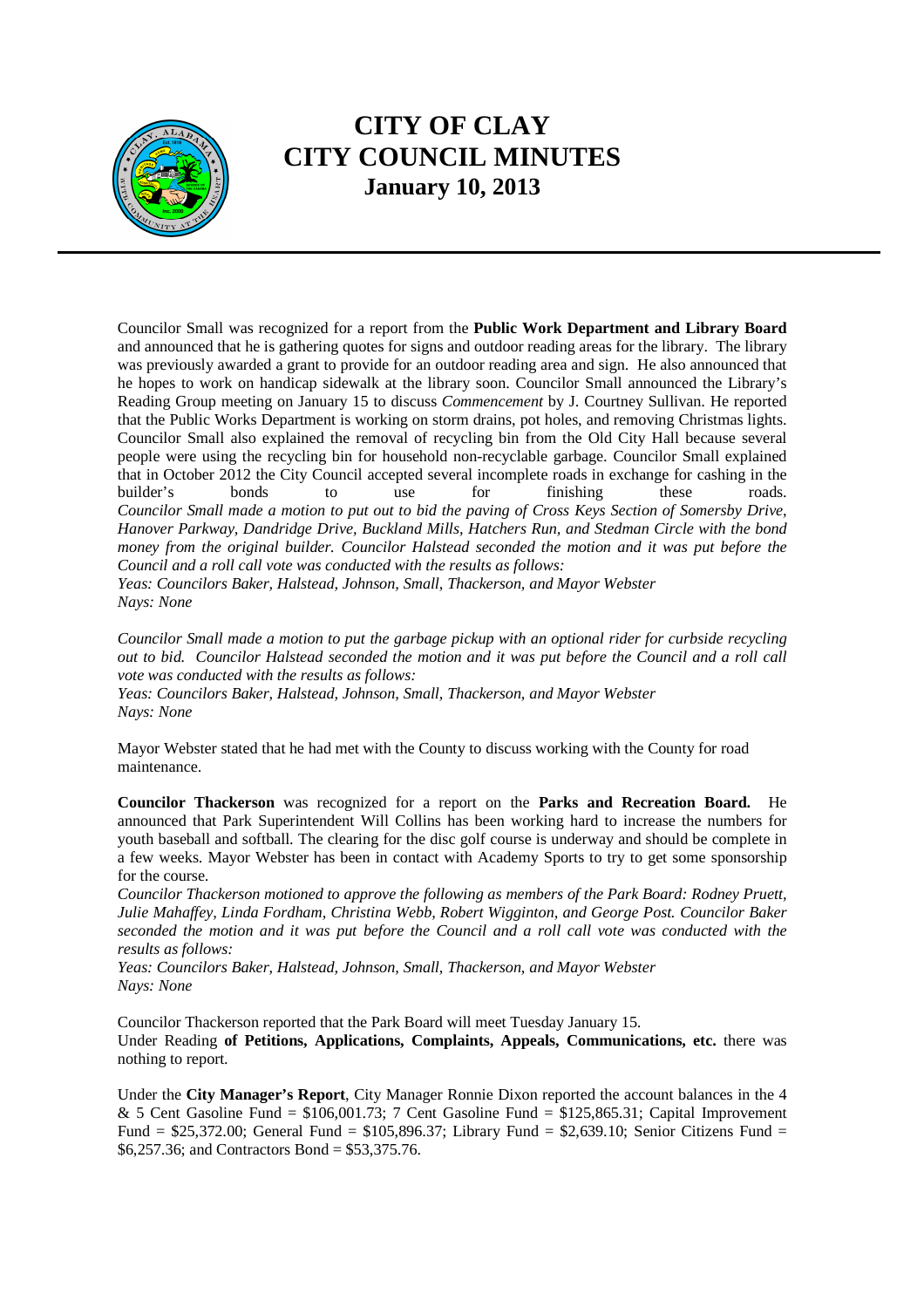

City Manager Ronnie Dixon brought the Council's attention to the proposed budget. He explained that he used 2010 and 2011 as a guideline for the budget. He explained that the proposed budget is balanced. He stated that all operating expenses have been honored, but "wish list items" could not be granted. This budget also includes funds for an additional deputy in addition to \$3,000.00 for extra patrols monthly. The total budget is \$2,150,150.00 based on the projected income of franchise fees, sales tax, and business licenses. He explained that the City is not allowing extraordinary expenses. The City is attempting to meet state requirements to establish a reserve contingency fund. Mr. Dixon recommended that the Council wait until the reserve fund is established before pursuing the splash pad.

*Mr. Dixon asked for the Council's instruction on the contract for the Concession Stand Contract. Councilor Thackerson motioned to cancel the current contract and put it out for rebidding*. *Councilor Baker seconded the motion and it was put before the Council and a roll call vote was conducted with the results as follows:* 

*Yeas: Councilors Baker, Halstead, Johnson, Small, Thackerson, and Mayor Webster Nays: None* 

*After discussion about the budget, Councilor Small made a motion to approve the proposed budget. Councilor Halstead seconded the motion and it was put before the Council and a roll call vote was conducted with the results as follows:* 

*Yeas: Councilors Baker, Halstead, Johnson, Small, Thackerson, and Mayor Webster Nays: None* 

Under **Resolutions, Ordinances, Orders and Other Business** Mayor Webster called for a motion to enter into unanimous consent.

*Councilor Johnson made a motion to suspend the regular rules of order and enter into unanimous consent which was seconded by Councilor Halstead.* 

The motion was put before the Council and a roll call vote was conducted with the results as follows: Yeas: Councilors Baker, Halstead, Johnson, Small, Thackerson, and Mayor Webster Nays: None

Mayor Webster introduced Ordinance 2013-01, An Ordinance to Amend Ordinance 2010-02, which was read by City Manager Ronnie Dixon.

*Councilor Johnson made a motion to approve Ordinance 2013-01 which was seconded by Councilor Small.* 

The motion was put before the Council and a roll call vote was conducted with the results as follows: Yeas: Councilors Baker, Halstead, Johnson, Small, Thackerson, and Mayor Webster

Nays: None

Mayor Webster introduced Resolution 2013-01, A Resolution Approving Severance Pay for Bobby Christmas, which was read by City Manager Ronnie Dixon.

*Councilor Halstead made a motion to approve Resolution 2013-01 which was seconded reluctantly by Councilor Baker.* 

The motion was put before the Council and a roll call vote was conducted with the results as follows: Yeas: Councilors Baker, Halstead, Johnson, and Mayor Webster

Nays: Councilors Small and Thackerson

The Resolution passed on a 4-2 vote.

Mayor Webster introduced Resolution 2013-02, A Resolution for the City of Clay's Participation in the Sales Tax Holiday for Severe Weather Preparedness, which was read by City Manager Ronnie Dixon.